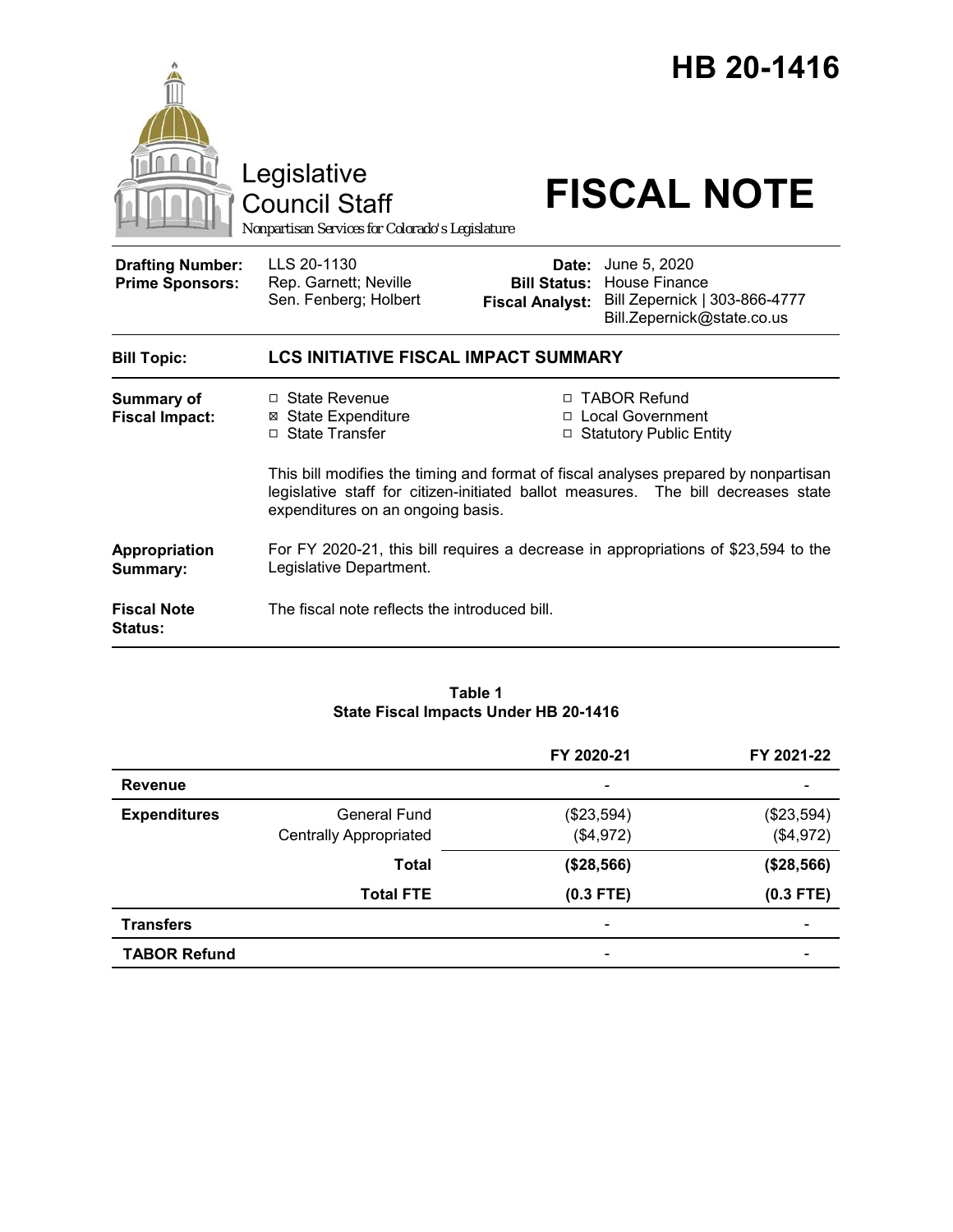June 5, 2020

# **Summary of Legislation**

This bill makes several changes to the process by which Legislative Council Staff (LCS) provides fiscal information during the citizen initiative process. Under current law, LCS provides a fiscal impact statement for each citizen initiative heard by the Title Board, as well as an abstract of the fiscal impact statement that is printed on initiative petitions circulated for signature. Under this bill, LCS will only prepare fiscal impact statements for citizen initiatives that have a title set and for which the Secretary of State has approved a petition for circulation. The fiscal impact statement must be posted on www.ColoradoBlueBook.com within 14 days of the date on which the petition is approved to circulate.

Because the fiscal impact statement will be prepared after the title setting process, the bill requires LCS to prepare a fiscal summary of each measure for the Title Board, rather than an abstract based on the fiscal impact statement. The fiscal summary must provide:

- a qualitative description of the measure's impact on state and local government revenues, expenditures, taxes, or fiscal liabilities if implemented;
- a qualitative description of the economic impacts of the measure if implemented; and
- any other necessary information from the initiated measure or a description of state and local government implementation to describe the fiscal and economic impacts.

The bill allows any voter to challenge the fiscal summary in the same manner as the abstract of the fiscal impact statement under current law via the rehearing process at the Title Board. In addition, interested persons may submit information or draft language to LCS for consideration during preparation of the fiscal summary and fiscal impact statement. Lastly, the bill adjusts required language that appears on printed petition sections and in the fiscal summary to align with the changes under the bill.

# **Background and Assumptions**

Starting in 2017, following passage of House Bill 15-1057, LCS began preparing fiscal impact statements for all ballot measures heard by the Title Board. During the 2017-2018 ballot cycle, LCS prepared 99 fiscal impact statements for citizen initiatives at the Title Board. During the 2019-2020 ballot cycle, LCS prepared 127 fiscal impact statements. LCS was appropriated funding for 0.3 FTE in House Bill 15-1057, based on an assumed 80 fiscal impact statements prepared every two years.

This fiscal note assumes that, with the changes under the bill, fiscal impact statements will be prepared for approximately 30 citizen initiatives every two years for measures that are approved for petition circulation. Fiscal summaries are assumed to be prepared for approximately 110 to 140 ballot measures heard by the Title Board every two years.

### **State Expenditures**

This bill decreases General Fund expenditures in the Legislative Department by \$28,566 and 0.3 FTE per year starting in FY 2020-21. These cost savings are described below.